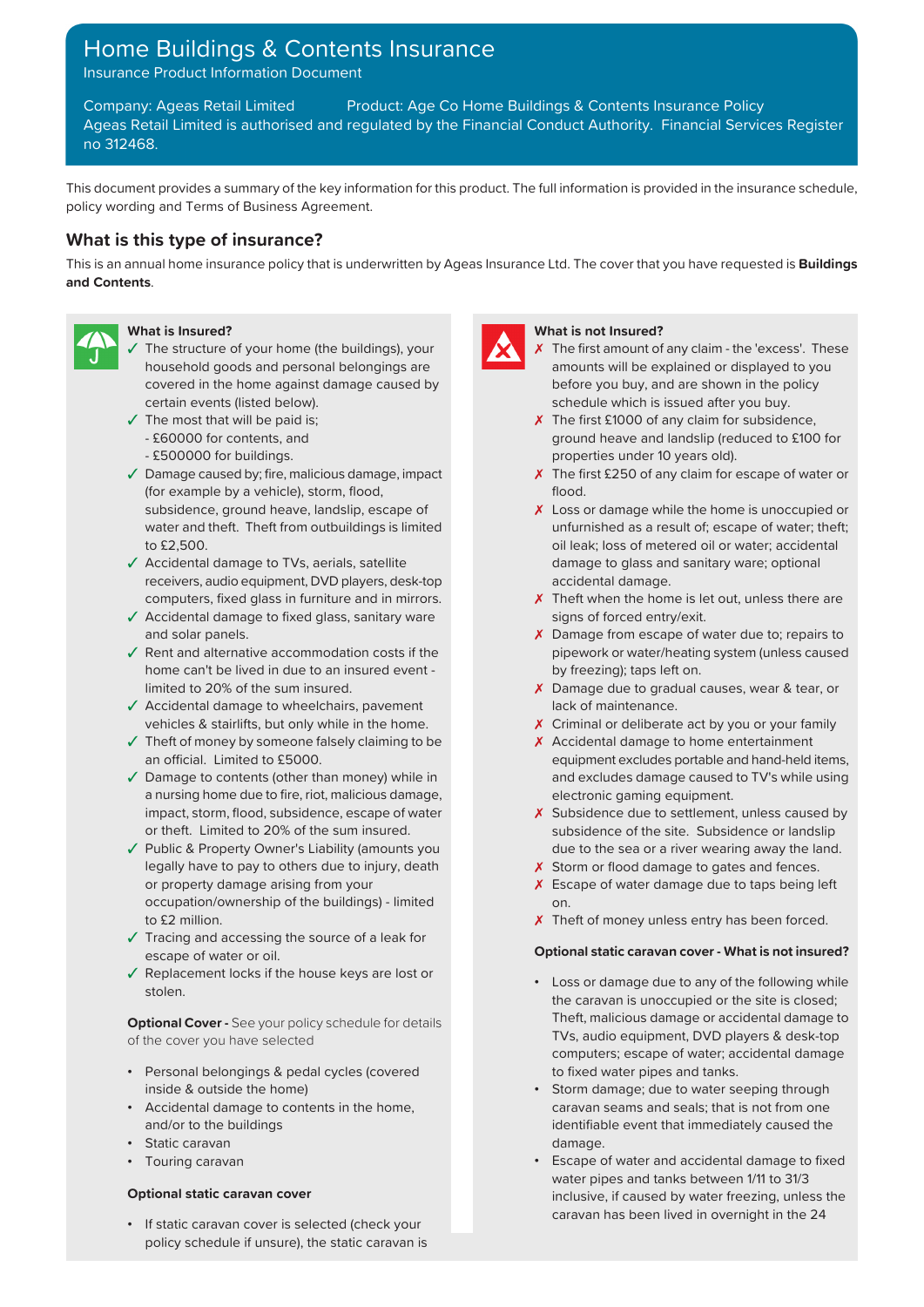covered against damage caused by certain events (listed below) up to the sum insured shown on outbuildings. Caravan equipment is covered up to the sum insured shown on your policy schedule.

- Damage to the caravan and its equipment (if cover is selected) caused by; fire, malicious damage, impact (for example by a vehicle), storm, flood, escape of water and theft.
- Accidental damage to TVs, audio equipment, DVD players and desk-top computers (only if caravan total).
- Liability to third parties (amounts you legally have to pay to others due to injury, death or property damage caused by an accident involving the
- Accidental damage to fixed glass, ceramic hobs Accidental damage to lixed glass, ceranic hoss **•** Damage caused by chewing, scratching, tearing and sanitary ware.
- Accidental damage to fixed water pipes and tanks due to freezing, overheating or excessive water pressure.

• If touring caravan cover is selected (check your touring caravan, its fixtures, fittings and awnings **not insured?** up to the sum insured shown on your policy schedule.. Caravan equipment is covered up to the sum insured shown on your policy schedule. The policy also covers liability to third parties (amounts you legally have to pay to others due to injury, death or property damage caused by an **•** Theft unless fitted with a working hitchlock or injury, death or property damage caused by an **•** Theft unless fitted with a working hitchlock or wheelclamp. accident involving the caravan) - limited to £2 million. • Third party liability; to you, your family and million

hours immediately beforehand. Escape of water that happened gradually.

- your policy schedule. The policy also covers the Accidental damage to TVs, audio equipment, DVD caravan fixtures and fittings, awnings and players & desk-top computers; while the caravan is lent/let out unless force is used to enter or exit; caused by vermin, insects, wear and tear, breakdown, repairing, misusing the item or that happened gradually.
	- Theft while lent/let out unless force is used to enter or exit.
	- Damage caused by domestic animals.

In addition to the above, see also Optional static and equipment is selected, and limited to £500 in touring caravan cover - what is not insured, below.

## **Optional touring caravan cover - What is not insured?**

- caravan) limited to £2 million.<br>
e Theft from the caravan while unattended, unless securely locked.
	- or fouling by domestic animals.
	- Damage to tyres by punctures, cuts or bursts.
	- Loss of or damage to the caravan while lent or let out.

**Optional touring caravan cover In addition to the above, see also Optional static and** touring caravan cover - what is not insured, below.

# policy schedule if unsure), the policy covers the **Optional static and touring caravan cover - What is**

- The first amount of any claim the 'excess'. These amounts will be explained or displayed to you before you buy, and are shown in the policy schedule which is issued after you buy.
- 
- employees; arising while being towed; related to employment or profession of a family member.
- Loss or damage resulting from criminal or deliberate acts by you or your family.
- Loss or damage due to wear and tear or lack of maintenance.



### **Are there any restrictions on cover?**

The policy will make a 50% contribution for undamaged items that are part of a pair, set or suite that has been damaged.



### **Where am I covered?**

- ✓ You are covered in the UK, Channel Islands and the Isle of Man.
- ✓ If you choose to insure personal belongings, these will be covered both inside and outside of your home, and worldwide.
- ✓ If you choose to include cover for a touring caravan, this will be covered for up to 60 days in the European Union.